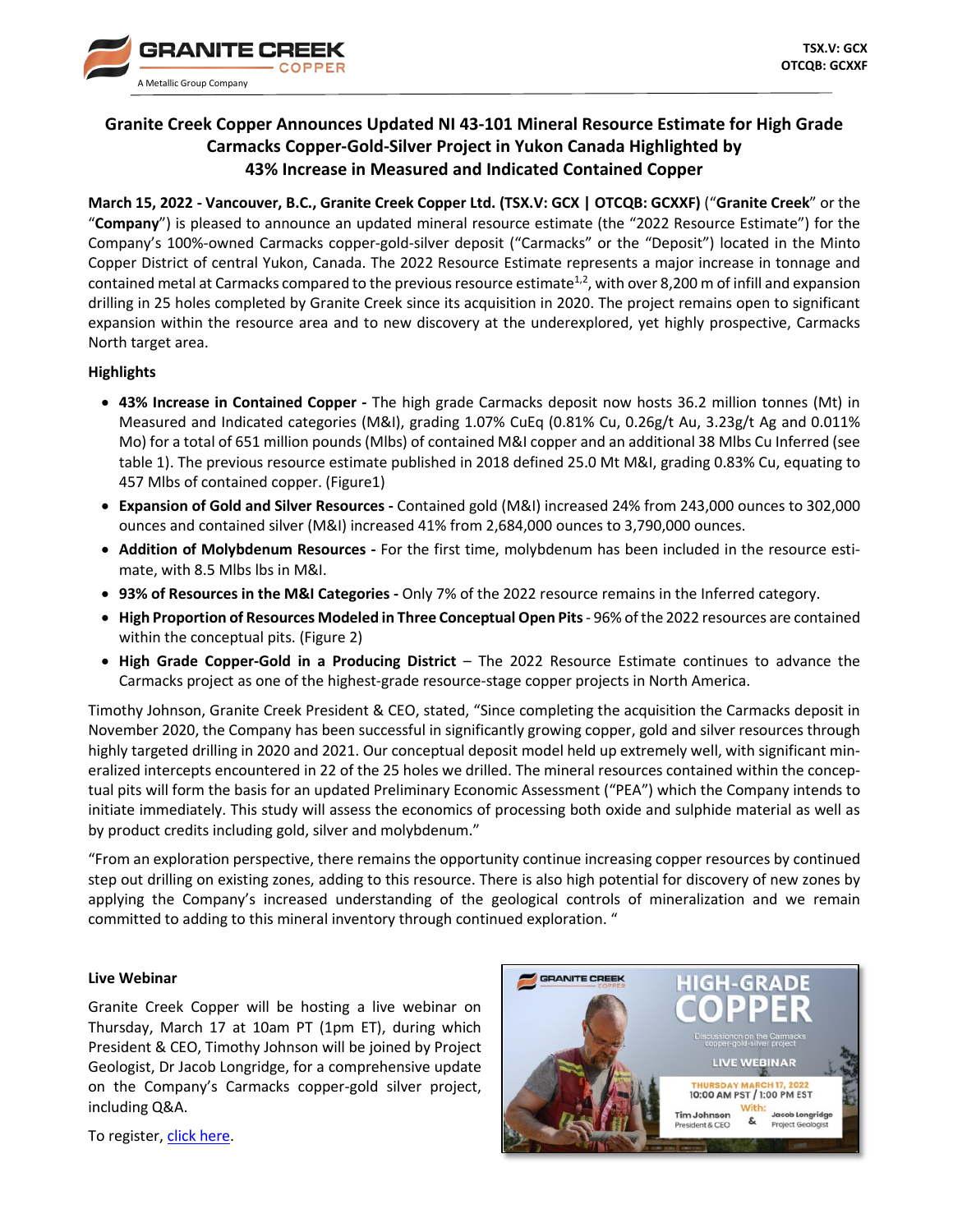



**Table 1 - 2022 Carmacks Copper Project Mineral Resources**

|                           | Cut-Off<br>Cu<br>(%) | <b>Quantity</b><br>(Mt) | Grade        |       |       |       |              | <b>Contained Metal</b> |              |       |        |        |  |
|---------------------------|----------------------|-------------------------|--------------|-------|-------|-------|--------------|------------------------|--------------|-------|--------|--------|--|
| <b>CATEGORY</b>           |                      |                         | <b>Cu</b>    | Au    | Ag    | Mo    | CuEq         | Cu                     | Au           | Ag    | Mo     | CuEq   |  |
|                           |                      |                         | Total<br>(%) | (g/t) | (g/t) | (%)   | Total<br>(%) | (Mlbs)                 | (koz)        | (koz) | (klbs) | (Mlbs) |  |
| IN PIT OXIDE              |                      |                         |              |       |       |       |              |                        |              |       |        |        |  |
| Measured                  | 0.30                 | 11.361                  | 0.96         | 0.40  | 4.11  | 0.006 | 1.30         | 239.327                | 145          | 1.501 | 1,530  | 324.93 |  |
| Indicated                 | 0.30                 | 4.330                   | 0.91         | 0.28  | 3.37  | 0.007 | 1.16         | 86.846                 | 39           | 469   | 621    | 110.99 |  |
| Measured +<br>Indicated   | 0.30                 | 15.691                  | 0.94         | 0.36  | 3.91  | 0.006 | 1.26         | 326.173                | 184          | 1,971 | 2,150  | 435.93 |  |
| Inferred                  | 0.30                 | 0.216                   | 0.52         | 0.09  | 2.44  | 0.006 | 0.63         | 2.473                  | $\mathbf{1}$ | 17    | 31     | 3.01   |  |
| <b>IN PIT SULPHIDE</b>    |                      |                         |              |       |       |       |              |                        |              |       |        |        |  |
| Measured                  | 0.30                 | 5.705                   | 0.68         | 0.16  | 2.54  | 0.016 | 0.88         | 86.046                 | 28           | 467   | 2,002  | 110.53 |  |
| Indicated                 | 0.30                 | 13.486                  | 0.72         | 0.19  | 2.83  | 0.013 | 0.93         | 214.323                | 82           | 1,226 | 3,999  | 277.23 |  |
| Measured +                | 0.30                 | 19.191                  | 0.71         | 0.18  | 2.74  | 0.014 | 0.92         | 300.369                | 110          | 1,693 | 6,001  | 387.76 |  |
| Indicated                 |                      |                         |              |       |       |       |              |                        |              |       |        |        |  |
| Inferred                  | 0.30                 | 1.675                   | 0.51         | 0.13  | 2.24  | 0.020 | 0.70         | 18.918                 | 7            | 121   | 732    | 25.95  |  |
| <b>BELOW PIT SULPHIDE</b> |                      |                         |              |       |       |       |              |                        |              |       |        |        |  |
| Measured                  | 0.60                 | 0.026                   | 0.71         | 0.16  | 2.54  | 0.010 | 0.88         | 0.407                  | $\mathbf 0$  | 2     | 6      | 0.506  |  |
| Indicated                 | 0.60                 | 1.341                   | 0.82         | 0.19  | 2.88  | 0.012 | 1.03         | 24.329                 | 8            | 124   | 364    | 30.418 |  |
| Measured +                | 0.60                 | 1.367                   | 0.82<br>0.19 |       | 2.88  | 0.012 | 1.03         | 24.736                 | 8            | 126   |        |        |  |
| Indicated                 |                      |                         |              |       |       |       |              |                        |              |       | 370    | 30.924 |  |
| Inferred                  | 0.60                 | 0.967                   | 0.77         | 0.17  | 2.48  | 0.012 | 0.96         | 16.456                 | 5            | 77    | 249    | 20.436 |  |

Cu=copper, Au=gold, Mo=molybdenum, Ag=silver, Mt=millions of tonnes, Mlbs=millions of pounds, klbs=thousands of pounds, koz=thousands of ounces. Mineral Resources are reported using the 2014 CIM Definition Standards. Mineral Resources are reported within a conceptual constraining pit shell that includes the following input parameters: Metal prices of \$3.60/lb Cu, \$1,750/Au, \$22/oz Ag, \$14/lb Mo and pit slope angles that vary from 35° for overburden to 55°for granodiorite host, metal prices are in US\$. Metallurgical recoveries reflective of prior test work that averages: 85% Cu, 85% Au, 65% Ag in the oxide domain and 90% Cu, 76% Au, 65% Ag in the sulphide domain. Mo recovery is assumed to be 70% in both oxide and sulphide domain. Tonnes are metric tonnes, with Cu and Mo grades as percentages and Au and Ag grades as gram per tonne units. Cu and Mo metal content is reported in lb and Au and Ag content is reported in troy oz. Totals and Metal content may not sum due to rounding and significant digits used in calculations. Cu Eq calculation is based on 100% recovery of all metals using the same metal prices used in the resource calculation: \$3.60/lb Cu, \$1,750/Au, \$22/oz Ag, \$14/lb Mo.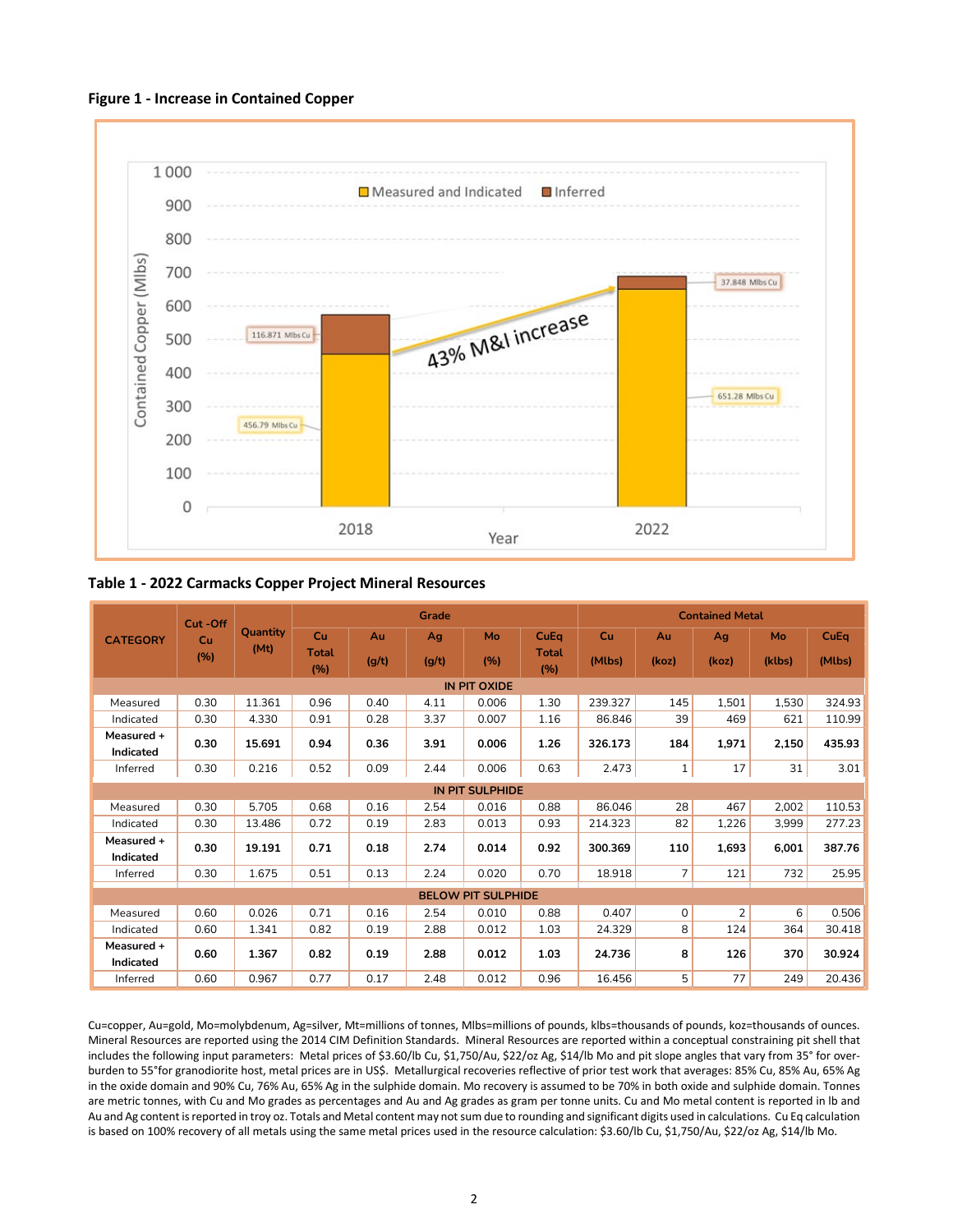# **Grade Sensitivity**

A copper and copper equivalent grade sensitivity analysis for both oxide and sulphide resources contained in the proposed pits is provided in Table 2 below, which demonstrates the variation in grade and tonnage in the deposit at these various cut-off grades. This sensitivity analysis is reflective of the discrete nature of the mineralized bodies. Comparing the cut-off grade of 0.30% Cu with a 0.25% Cu and a 0.35% Cu cut-off, show a <3% variation in contained copper and a ~5% variation in the tonnage.

|                                                            | Cut-Off<br>Cu<br>(%) | <b>Quantity</b><br>(Mt) | Grade               |       |       |       |              | <b>Contained Metal</b> |       |       |        |         |  |
|------------------------------------------------------------|----------------------|-------------------------|---------------------|-------|-------|-------|--------------|------------------------|-------|-------|--------|---------|--|
| <b>CATEGORY</b>                                            |                      |                         | Cu                  | Au    | Ag    | Mo    | CuEq         | Cu                     | Au    | Aq    | Mo     | CuEq    |  |
|                                                            |                      |                         | <b>Total</b><br>(%) | (g/t) | (g/t) | (%)   | Total<br>(%) | (Mlbs)                 | (koz) | (koz) | (klbs) | (Mlbs)  |  |
| <b>Sensitivity Analysis at Various Cu T Cut-off Grades</b> |                      |                         |                     |       |       |       |              |                        |       |       |        |         |  |
| <b>IN-PIT OXIDE</b>                                        |                      |                         |                     |       |       |       |              |                        |       |       |        |         |  |
| Measured +<br>Indicated                                    | 0.25                 | 16.459                  | 0.91                | 0.35  | 3.78  | 0.006 | 1.22         | 330.846                | 186   | 2,000 | 2,185  | 442.175 |  |
| Measured +<br>Indicated                                    | 0.30                 | 15.691                  | 0.94                | 0.36  | 3.91  | 0.006 | 1.26         | 326.173                | 184   | 1,971 | 2,150  | 435.93  |  |
| Measured +<br>Indicated                                    | 0.35                 | 14.886                  | 0.98                | 0.38  | 4.04  | 0.006 | 1.30         | 320.413                | 181   | 1,931 | 2,080  | 428.253 |  |
| <b>IN-PIT SULPHIDE</b>                                     |                      |                         |                     |       |       |       |              |                        |       |       |        |         |  |
| Measured +<br>Indicated                                    | 0.25                 | 20.102                  | 0.69                | 0.17  | 2.68  | 0.014 | 0.89         | 305.916                | 113   | 1.729 | 6,238  | 395.466 |  |
| Measured +<br>Indicated                                    | 0.30                 | 19.191                  | 0.71                | 0.18  | 2.74  | 0.014 | 0.92         | 300.369                | 110   | 1,693 | 6,001  | 387.76  |  |
| Measured +<br>Indicated                                    | 0.35                 | 18.028                  | 0.73                | 0.19  | 2.83  | 0.014 | 0.95         | 292.003                | 107   | 1,640 | 5,665  | 376.250 |  |

### **Table 2 - Grade Sensitivity Table**

# **Mineralization**

Mineralization is constrained to discrete tabular bodies of schistose to gneissic metamorphic rock. These tabular bodies are enveloped in granodiorite that dominates the majority of the Carmacks project. The contact between these tabular metamorphic bodies and granodiorite is sharp, with little to no gradation between these units. This sharp contact creates a very distinct geochemical and geophysical pattern between the two rock types assisting in exploration vectoring.

Upon acquiring the Carmacks Deposit in 2020, Granite Creek immediately recognized the potential of the relatively untested sulphide portion that may significantly alter the scope and scale of the deposit. This conceptual understanding has been validated with the sulphide resources now roughly equal in size to the oxide resources and provides the case for an updated PEA, which will evaluate the economics of both the oxide and the sulphide portions of the resource.

Copper mineralization in the oxide domain is primarily malachite and azurite with copper sulphides accounting for up to 20% of the copper tenor in the form of chalcopyrite. A surface representing the boundary between the upper oxide and lower sulphide mineralization was interpolated based on drill hole intersections. The depth of transition between oxide to sulphide is variable in each zone. The boundary between the oxide and sulphide is defined by the solubility of copper in sulphuric acid, when >20% of total copper total tenor is soluble in sulphuric acid, the domain is classified as a copper oxide domain. Conversely, the sulphide domain is defined where <20% of the total copper is soluble in sulphuric acid, as per the previous resource. The previously defined 'transitional zone' is largely re-classified as part of the sulphide domain. The copper in the upper 200m of zone 1, is oxidized, whereas in zones 13 and 12, the oxidized zone can be as thin as 40m, zones 4 and 7 are primarily oxide (Figure 2). The copper sulphides in the sulphide domain consist primarily of course grained chalcopyrite, bornite and minor chalcocite and covellite.

Previous metallurgical testing has shown that the oxide copper is very amenable to leach extraction with recoveries of greater than 85% New metallurgical results from 2021 test work showed that a ~67% liberation of copper sulphide minerals is possible at 154um P80 primary grind, considering most two-product copper concentrations operate with 50-60% liberation in floatation feed, this is considered excellent and possibly coarser grinds may be sufficient in liberating copper. Flotation testing showed a 25% copper concentrate grade could be produced with recoveries of up to 95% of copper and 85% for gold, with gold reporting closely to the copper. Continuing metallurgical test work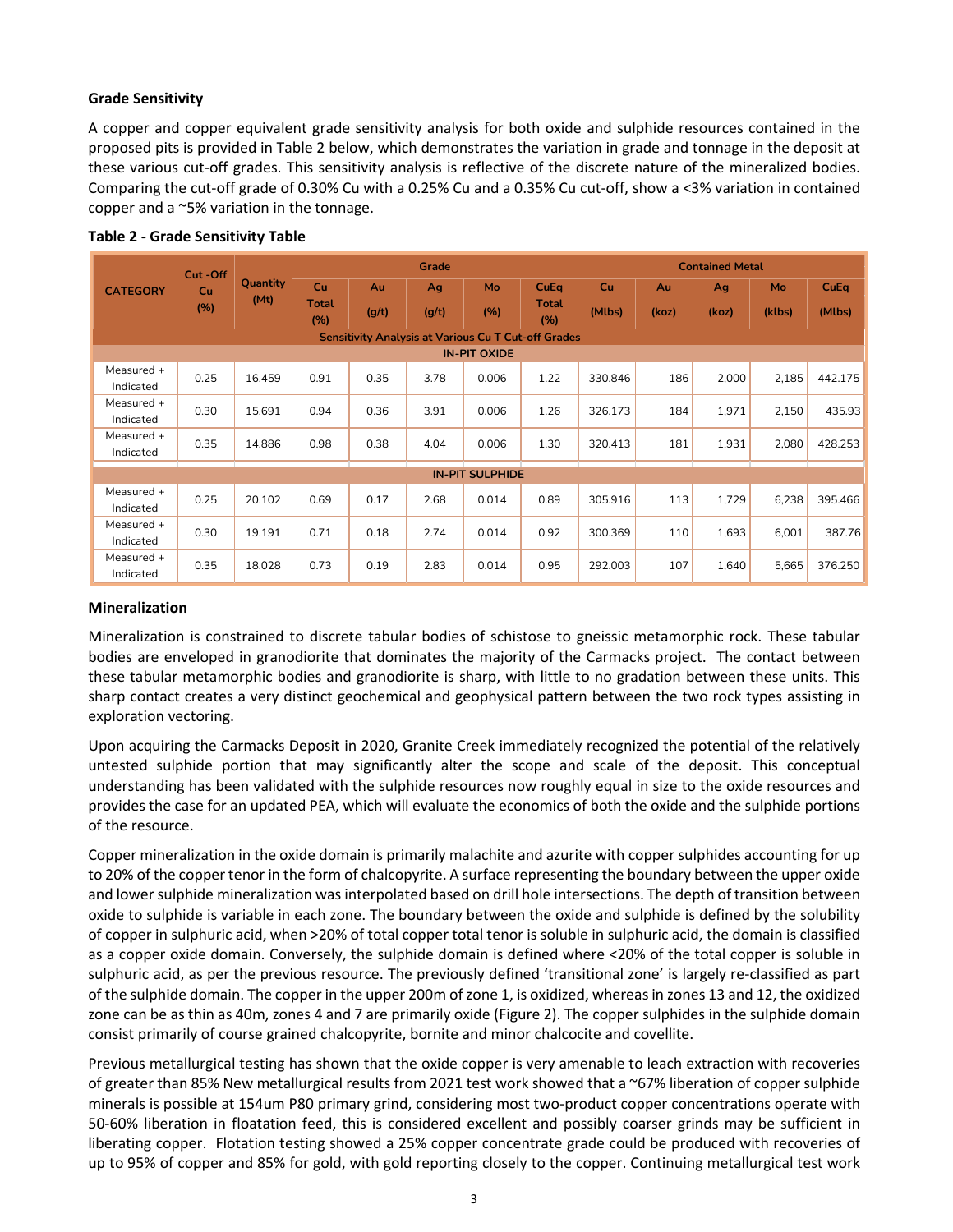will include determining recoveries for silver and molybdenum as well as additional testing to confirm the copper and gold recoveries.



**Figure 2 Oblique view of 2022 resources and proposed pits (total strike length of 2,950 m )**

# **Estimation Methodology and Parameters**

The classification of the current Mineral Resource Estimates into Measured, Indicated and Inferred are consistent with current 2014 CIM Definition Standards - For Mineral Resources and Mineral Reserves. All figures are rounded to reflect the relative accuracy of the estimate.

Completion of the 2022 Resource Estimate involved the assessment of a drill hole database, which included all data for surface drilling completed through the fall of 2021, as well as 3D mineral resource models, and available written reports. SGS used 489 surface drillholes and 56,679 meters of drill data from 1970 to 2021 to delineate three deposits (zones 147 combined, zone 2000S and zones 12 and 13 combined) in the 2022 resource estimate. Thirty-six holes (RC and diamond) totalling 9,413m completed by Granite Creek between October 2020 and October 2021 are included.

Composites of 2.0 metre used for the resource estimation procedure have been capped where appropriate. Grades for Cu (oxide, sulphide and total), Ag, Au and Mo for each deposit were interpolated into blocks 5m by 5m by 5m by the Inverse Distance Squared (ID2) calculation method. Appropriate interpolation parameters were generated for each deposit based on drill hole spacing, mineralization style and geometry.

All Resources are presented undiluted and in situ, constrained by continuous 3D wireframe models, and are considered to have reasonable prospects for eventual economic extraction. It is envisioned that parts of the Carmacks Project deposits may be mined using open pit mining methods. In- pit mineral resources are reported at a base-case cutoff grade of 0.30 % total copper("Cu\_T") within conceptual pit shells. A pit slope of 55 degrees for rock and 35 degrees for overburden are used for the pit optimization. It is envisioned that parts of the Carmacks Project deposits may be mined using lower cost underground bulk mining methods. A selected base-case cut-off grade of 0.6 % Cu\_T is used to determine the below pit resources.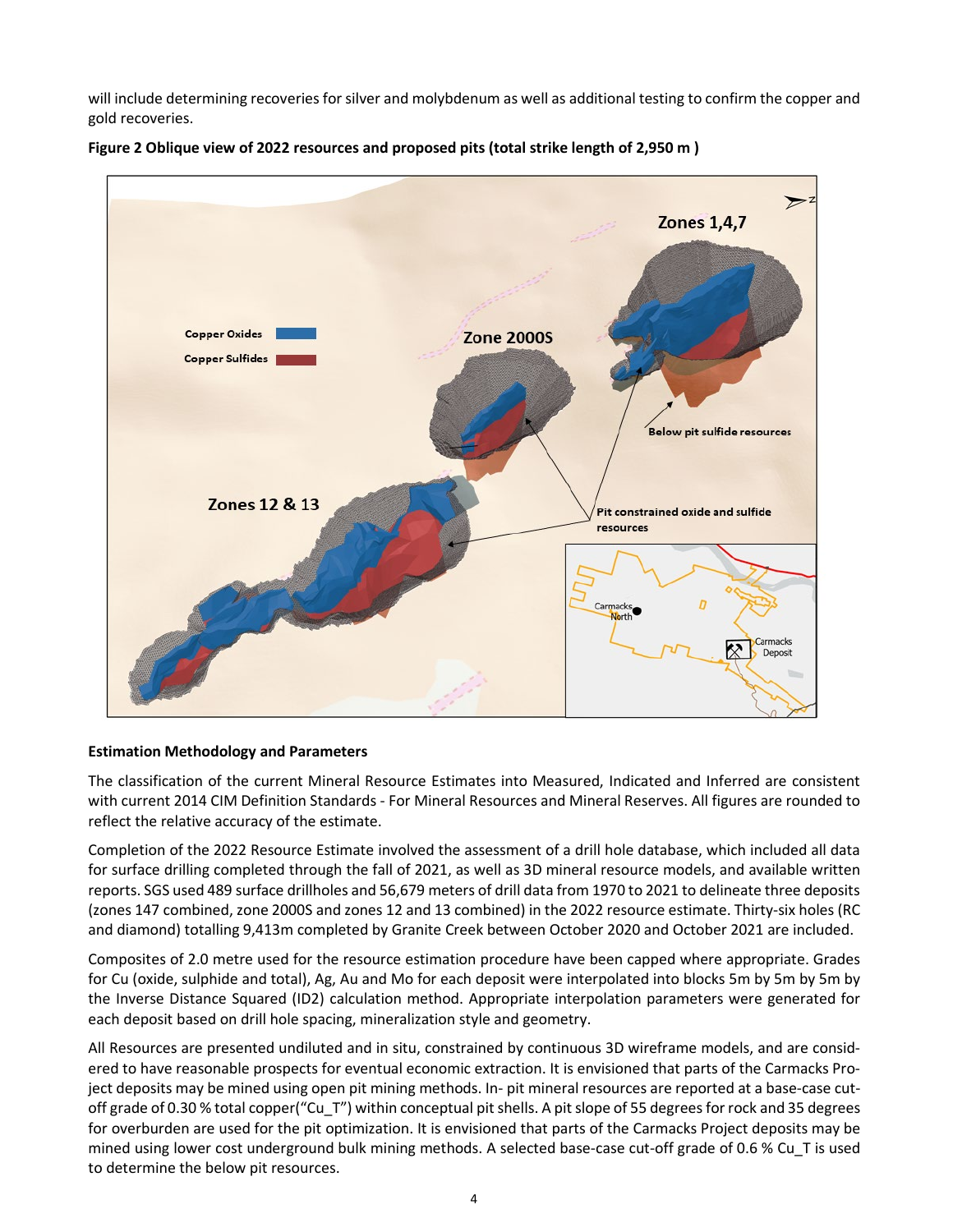Cut-off grades are based on metal prices of \$3.60/lb Cu, \$22.00/oz Ag, \$1,750/oz Au and \$14.00/lb for Mo, processing and G&A cost of \$US23.00 per tonne milled, and variable mining costs including \$US2.10 for open pit and \$US25.00 for underground. The cut-off grades should be re-evaluated in light of future prevailing market conditions (metal prices, mining costs, processing costs etc.).

Metal recoveries used for pit optimization and calculation of base-case cut-off grades include: for oxide material 85% for copper, 65% for Ag, 85% for Au and 70% for Mo; for sulphide material, 90% for copper, 65% for Ag, 76% for Au and 70% for Mo. Fixed specific gravity values of 2.64 for oxide material and  $2.71 - 2.78$  (depending on deposit) were used to estimate the Mineral Resource tonnage from block model volumes. Waste in all areas was given a fixed density of 2.66.

Mineral resources are not mineral reserves and do not have demonstrated economic viability. An Inferred Mineral Resource has a lower level of confidence than that applying to a Measured and Indicated Mineral Resource and must not be converted to a Mineral Reserve. It is reasonably expected that the majority of Inferred Mineral Resources could be upgraded to Indicated Mineral Resources with continued exploration. The results from the pit optimization are used solely for the purpose of testing the "reasonable prospects for economic extraction" by an open pit and do not represent an attempt to estimate mineral reserves. There are no mineral reserves on the Carmacks Property. The results are used as a guide to assist in the preparation of a Mineral Resource statement and to select an appropriate resource reporting cut-off grade.

# **Quality Control and Quality Assurance**

Quality assurance and quality control procedures for drilling completed by the Company and consultants to the Company include the systematic insertion of duplicate, blank and standard samples, making up 12% of the sample stream. Drill core samples were sawn in half, labelled, placed in sealed bags and shipped directly to the Bureau Veritas preparation laboratory in Whitehorse. All geochemical analyses were performed by Bureau Veritas in Vancouver. Copper, molybdenum and silver analysis was performed by four-acid digestion with an ICP-ES finish. Non-sulphide copper was determined through a sulphuric acid leach with an AAS finish. Gold was analyzed by igniting a 15 g sample followed by an aqua regia digestion with an ICP-MS finish.

# **Qualified Persons**

The Carmacks project 2022 Resource Estimate was prepared by Allan Armitage, P.Geo., of SGS Geological Services, an independent Qualified Person, in accordance with the guidelines of the Canadian Securities Administrators' National Instrument 43-101 – Standards of Disclosure for Mineral Projects ("NI 43-101") with an effective date of February 25, 2022. Armitage conducted a site visit to the property on November 9, 2021.

Ms. Debbie James, P.Geo., a qualified person for the purposes of National Instrument 43-101, has reviewed and approved the technical disclosure not pertaining to the resource estimate contained in this news release. Ms. James is a Senior Geologist with TruePoint Exploration and a Project Manager at Carmacks.

1PEA: "NI 43-101 Preliminary Economic Assessment Technical Report on the Carmacks Project, Yukon, Canada" Effective Date 12 October 2016. Report Date: 25 November 2016. SEDAR Filing Date: 9 February 2017

2News Release: "Copper North Expands Oxide Mineral resources at Carmacks" Published on SEDAR 9 April 2018.

# **About Granite Creek Copper**

Granite Creek, a member of the Metallic Group of Companies, is a Canadian exploration company focused on the 176 square kilometer Carmacks project in the Minto copper district of Canada's Yukon Territory. The project is on trend with the high-grade Minto copper-gold mine, operated by Minto Metals Corp., to the north, and features excellent access to infrastructure with the nearby paved Yukon Highway 2, along with grid power within 12 km. More information about Granite Creek Copper can be viewed on the Company's website at [www.gcxcopper.com.](http://www.gcxcopper.com/)

# **FOR FURTHER INFORMATION PLEASE CONTACT:**

| Timothy Johnson, President & CEO |                                      |  |  |  |  |
|----------------------------------|--------------------------------------|--|--|--|--|
| Telephone:                       | 1 (604) 235-1982                     |  |  |  |  |
| Toll-Free:                       | 1 (888) 361-3494                     |  |  |  |  |
| E-mail:                          | info@gcxcopper.com                   |  |  |  |  |
| Website:                         | www.gcxcopper.com                    |  |  |  |  |
|                                  | Metallic Group: www.metallicgroup.ca |  |  |  |  |
| Twitter:                         | @yukoncopper                         |  |  |  |  |
|                                  |                                      |  |  |  |  |